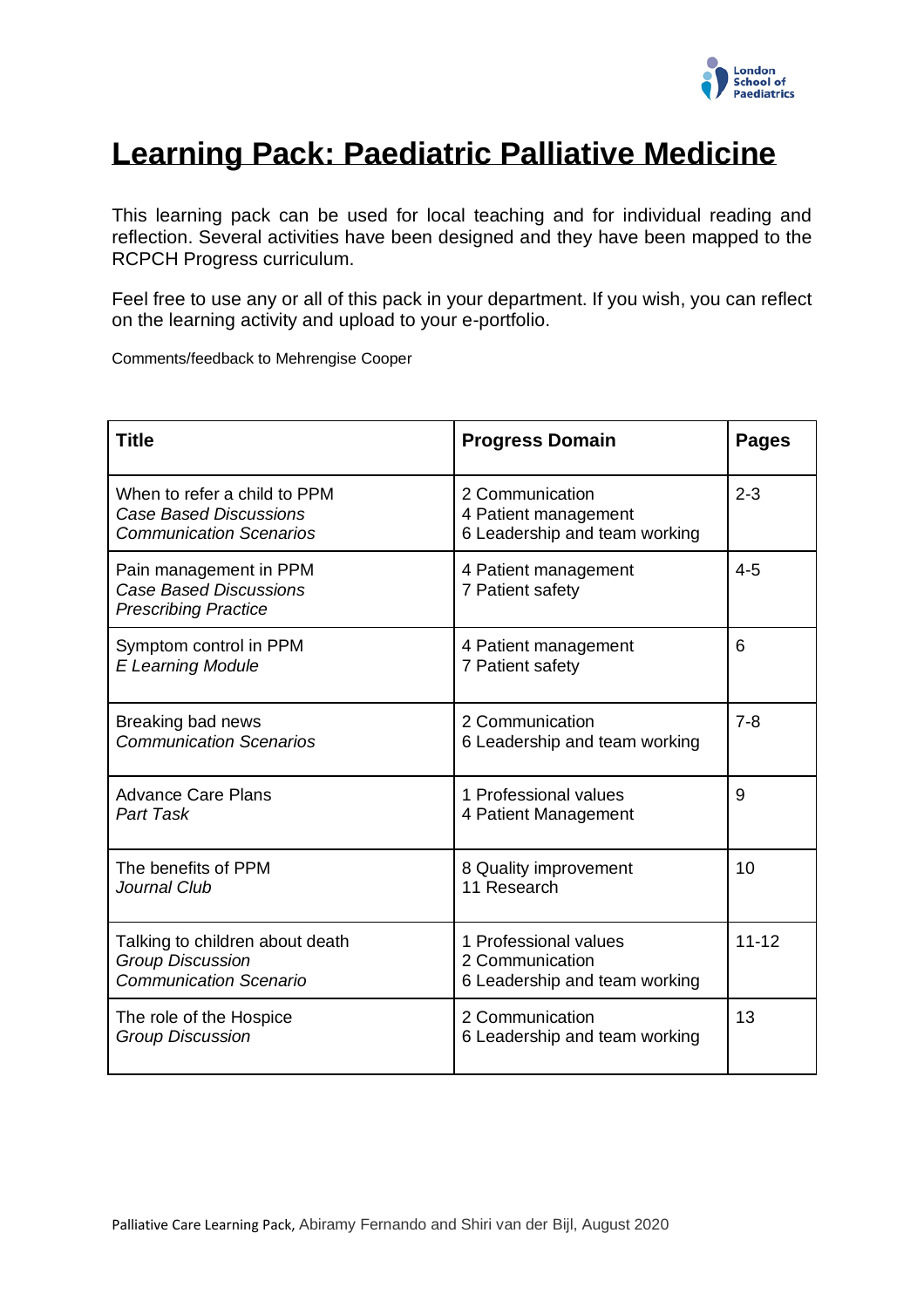

## **When to refer a child to Paediatric Palliative Medicine**

## **Activity: Case Based Discussions**

## **Objectives:**

- 1. Know the definition and understand the scope of paediatric palliative care
- 2. Know the four groups of life-limiting and life-threatening conditions
- 3. Understand parallel planning and the relationship between palliative care and disease-directed care
- 4. Demonstrate an awareness of the wide range of professionals included in the multidisciplinary team approach of paediatric palliative care

## **Small Group Discussion (30 minutes)**

## **Facilitator Instructions:**

- Facilitate a small group discussion regarding referral to PPM
- Draw on personal experiences of the group for collective learning

## **Participant Instructions:**

- Read the following cases in a small group and discuss whether you think they would each benefit from referral to palliative care
- Where you think referral might be beneficial, consider what kind of support a palliative care team might be able to offer
- Think about which members of the MDT would be best placed to help in each case

## **Case 1**

Molly is a 12-year old girl recently diagnosed with osteosarcoma of her left femur.

## **Case 2**

David is an 8 year old boy with Duchenne Muscular Dystrophy who has recently become wheelchair bound.

## **Case 3**

Susan is a 36-year old woman who is 3 months pregnant with her first child. She has just had her dating scan which revealed that the foetus has anencephaly. Susan does not wish to terminate the pregnancy.

## **Case 4**

Lila is 14 year old girl with severe spastic cerebral palsy, secondary to birth asphyxia. She has global developmental delay, is exclusively PEG-fed, suffers from epilepsy and requires fulltime care. In the last six months Lila has had four hospital admissions with respiratory infections, two of which have required stays in intensive care.

## **Further reading and discussion (20 minutes)**

- Read the following article: Harrop E, Edwards C. (2013). How and when to refer a child [for specialist paediatric palliative care. Archives of Disease in Childhood -](https://ep.bmj.com/content/98/6/202) Education [and Practice. 98:202-208](https://ep.bmj.com/content/98/6/202)
- Review the following quide: Together for Short Lives. (2018). A Guide to Children's [Palliative Care.](https://www.togetherforshortlives.org.uk/wp-content/uploads/2018/03/TfSL-A-Guide-to-Children%E2%80%99s-Palliative-Care-Fourth-Edition-5.pdf)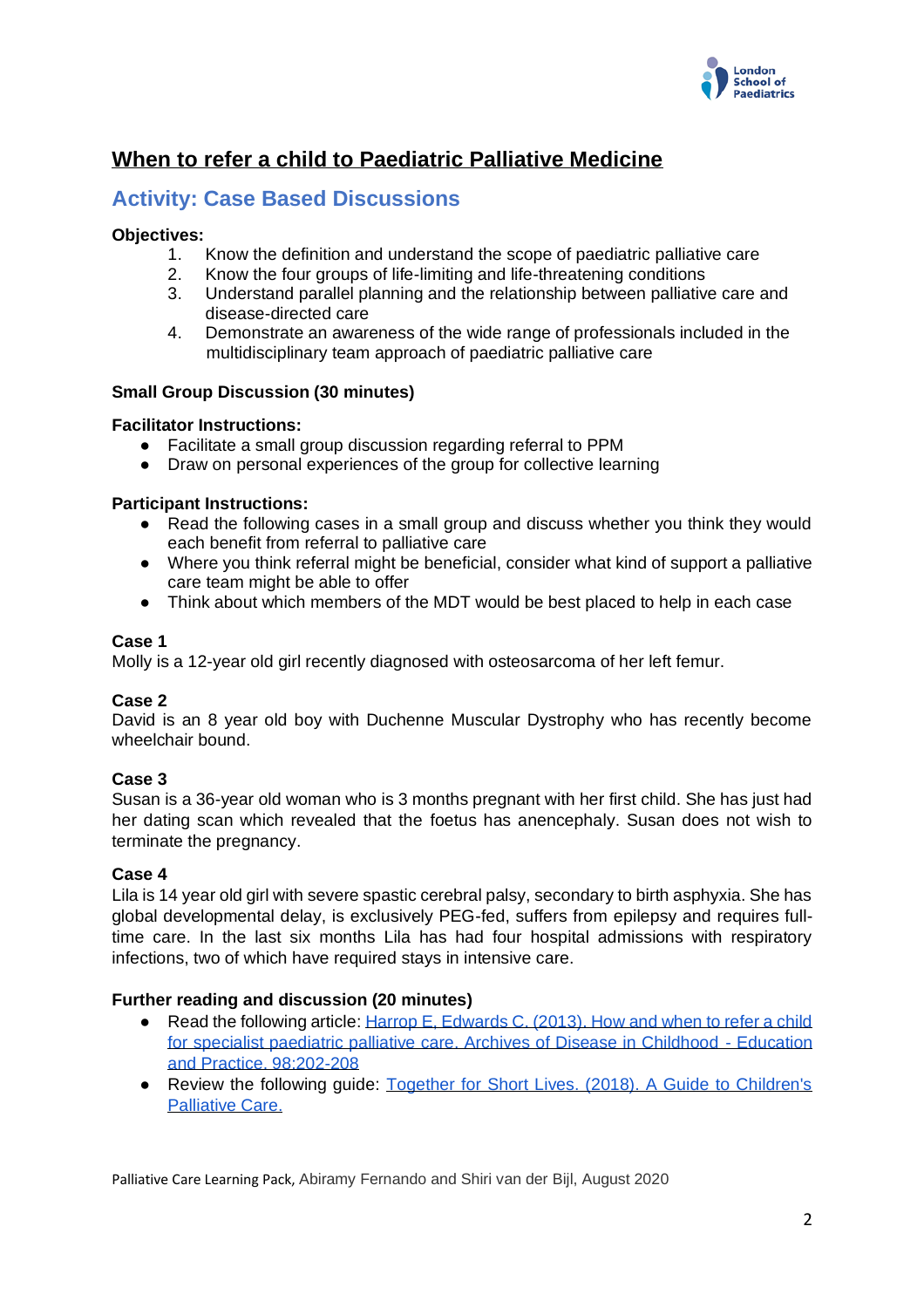

Now review the cases and consider which category of life-limiting and life-threatening conditions each case falls into. Go back through your answers and consider which layer of paediatric palliative care might be suitable for each case.

## **Activity: Role Play**

## **Objectives:**

- 1. Be able to build up rapport with a patient or carer
- 2. Demonstrate an ability to initiate a conversation about referral to paediatric palliative care
- 3. Deal with the emotional difficulties of such a conversation

## **Role Play Activity (30-60 minutes)**

#### **Candidate Instructions:**

- You are the Senior Registrar involved with the case
- For each of the cases above initiate a conversation with the child's parents to introduce the concept of paediatric palliative care
- You have 10 minutes for the scenario

#### **Facilitator Instructions:**

Assess

- Appropriate introduction and structured conversation
- Establishes a good rapport
- Demonstrates empathy and compassion throughout
- Exploration of parental thoughts regarding palliative care
- Evidence of understanding that palliative care for children is not just at end of life but is for any child with a life-limiting or life-threatening condition
- Summarises conversation and arranges a follow up conversation

#### Feedback

- Provide a structured debrief for the group
- Enable trainee to self-reflect on performance
- Encourage the group to recall similar experiences for collective reflection
- Generate shared learning points for the group
- Use the [RCPCH MRCPCH Clinical Anchor Statements](https://www.rcpch.ac.uk/sites/default/files/2020-05/anchor_statement_by_station_type_updated_jc_27_mar_2020_0.pdf)

#### **Discussion Points:**

- Good palliative care involves parallel planning
- Find out what the parents feel and want- establish where they are in their journey and what their priorities are
- Avoid discussing end of life care or advanced care planning at this early stage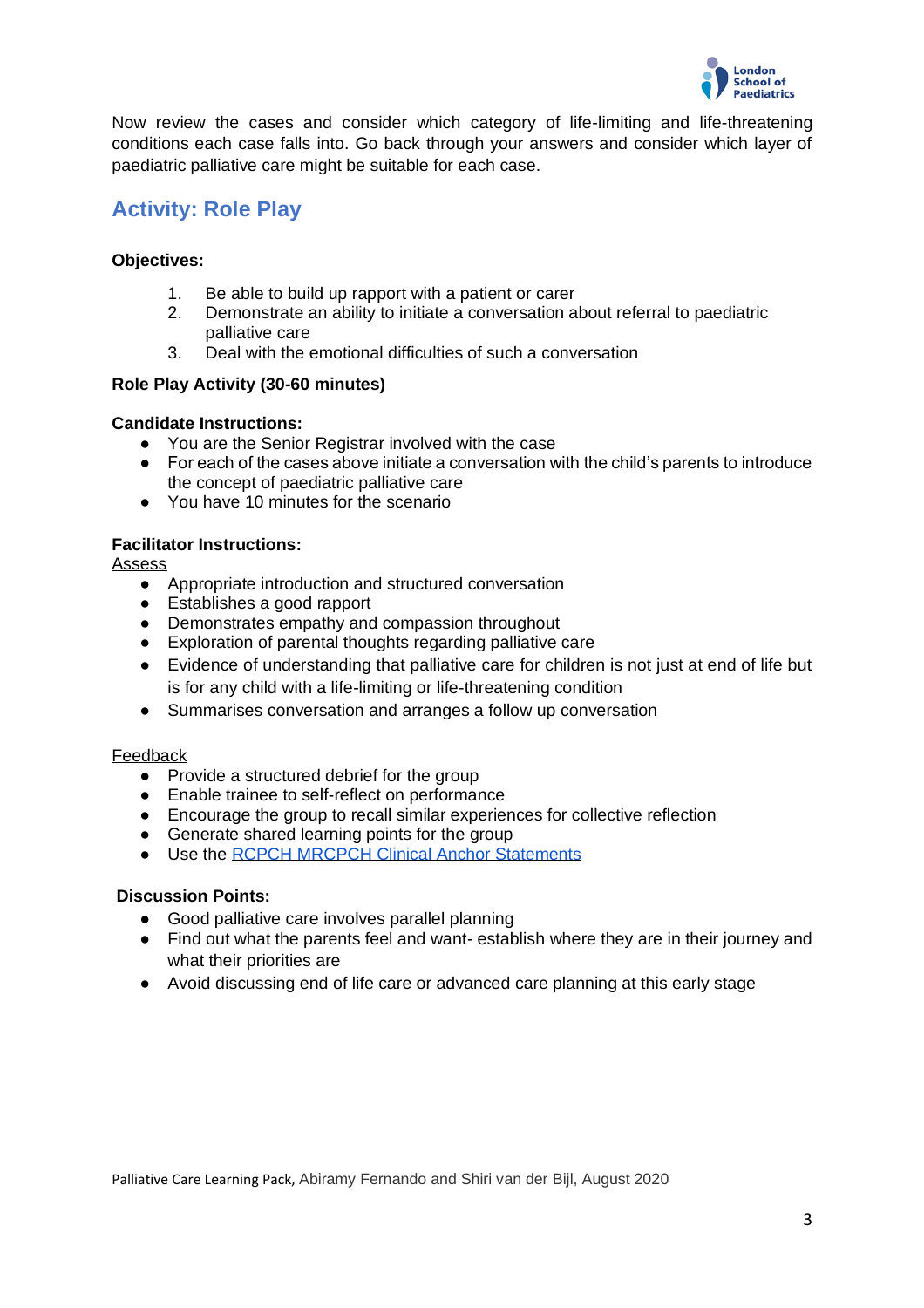

## **Pain management in Paediatric Palliative Medicine**

## **Activity: Case Based Discussions & Prescribing Practice**

#### **Objectives:**

- 1. Understand the principles of pain management in palliative care
- 2. Be able to safely prescribe initial and maintenance opioids
- 3. Be familiar with the indications and practicalities of syringe drivers
- 4. Demonstrate an awareness of commonly encountered side-effects of opiates

## **Group Discussion and Prescribing Practice (30-45 minutes)**

#### **Facilitator Instructions:**

- Work through the following cases with a small group
- Utilise real prescription charts to demonstrate safe prescribing of unfamiliar drugs
- Discuss the group's previous experience of pain management in a palliative context
- Ideally ask your local pharmacist to assist with facilitation

#### **Case 1**

12 year old Molly presents to her local hospital with a few months history of left leg pain, with associated lethargy and weight loss. She is noted to have a swollen left thigh on examination and has difficulty mobilising due to pain. Her initial investigations include an MRI which suggests an osteosarcoma of her left femur.

Molly has been admitted to the ward, pending transfer to a tertiary centre and you have been asked by the nursing team to review her due to ongoing pain despite regular paracetamol and ibuprofen. Molly weighs 34kg and has no known drug allergies.

#### *Prescribe some additional pain relief for Molly.*

After a few days of titration, her pain is controlled on 5mg Oramorph 4 hourly, with an additional 5 breakthrough doses of 5mg Oramorph.

#### *Prescribe a suitable longer acting formulation.*

#### **Case 2**

15 year old Tyler has a diagnosis of metastatic rhabdomyosarcoma which has been resistant to treatment. His condition has been slowly deteriorating over the last few weeks, and he has reached a stage where his parents and oncology team feel he is near the end of his life. Tyler and his family have chosen to spend his last days in his local hospital, where he knows the team well, and feels comfortable.

Tyler was previously on 60mg MST BD with 10mg Oramorph breakthrough to control significant pain. However, he is no longer able to take his oral medications easily. You have been asked by the ward team what other options are available.

## *Prescribe Tyler's ongoing analgesia.*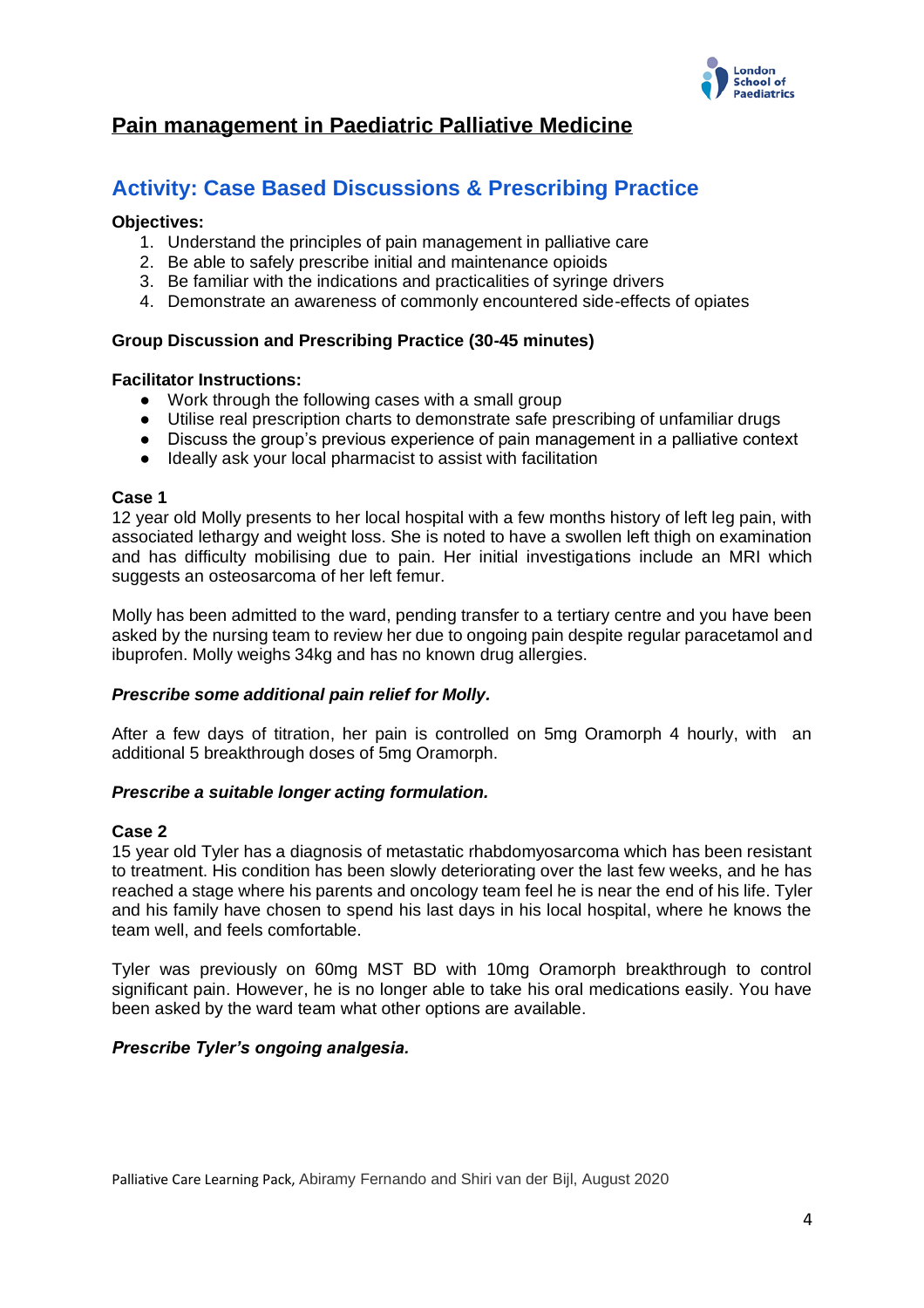

## **Case 3**

8 year old Aaliya has recently relapsed ALL. She has been started on regular oramorph for disseminated painful disease, but is suffering from severe constipation, unresponsive to escalating movicol doses. The nursing team asks you for your advice.

## *Prescribe Aaliya appropriate therapy.*

## **Discussion Points:**

- Initiation of analgesic therapy involves use of the WHO analgesic ladder
- It is appropriate to start a short-acting opioid such as Oramorph as per BNFc doses
- A regular background dose should be prescribed as well as a breakthrough dose
- Following 24-48 hours on initial doses the regimen can be titrated
- If >2 breakthrough doses have been required in 24 hours, an increase in background morphine is required. This is calculated by summing the initial daily background morphine with the breakthrough morphine used over 24 hours
- This dose can be delivered as slow-release morphine or MST given every 12 hours
- $\bullet$  It is still important to write up a breakthrough dose which is  $\frac{1}{6}$  of the total morphine dose given a maximum of 4 hourly
- Towards the end of life, SC syringe drivers are an ideal way to deliver a combination of mediations continuously
- The prior 24 hour dose of oral morphine should be halved to calculate the SC dose
- Breakthrough doses are calculated similarly to be  $\frac{1}{6}$  of the total SC dose 4 hourly
- Side effects common to opiates include:
	- Constipation-common side effect which needs to be anticipated upon starting opiates and managed promptly; may require an opioid switch
	- Pruritus- more common in children than adults; responds better to ondansetron than antihistamines; may require an opioid switch
	- Nausea and vomiting- less common in children than in adults
	- Respiratory depression- unlikely if opioid dose is titrated appropriately
	- Sedation- usually improves after a few days of therapy initiation
	- Agitation- may occur in younger children
- A combination of movicol disimpaction regimes and stimulant laxatives can be used to target constipation, as well as a consideration of an opioid switch, e.g. to a fentanyl patch, which is less constipating
- Several other factors also contribute to constipation in such cases: inactivity, poor muscle tone, poor diet, inadequate fluid intake, unfamiliar environment, etc.
- Remember that enemas should not be used without discussion in patients on chemotherapy as there is a risk of gram negative sepsis in neutropenic patients
- Oxycontin/ Oxycodone are good alternatives to morphine, and fentanyl patches are a first line alternative for patients that cannot tolerate oral opiates.

## **Resources:**

[APPM. \(2020\). The Association of Paediatric Palliative Medicine Master Formulary 5th Edition.](https://www.appm.org.uk/_webedit/uploaded-files/All%20Files/Event%20Resources/2020%20APPM%20Master%20Formulary%202020%20protected.pdf)  [GOSH, UCLH and the Royal Marsden. \(2018\). Paediatric Haematology and Oncology: Supportive Care](https://www.georgespicu.org.uk/wp-content/uploads/bsk-pdf-manager/2018/10/Oncology-Supporitve-Care-Guidelines-Ed4-v2.0-2018.pdf)  [Protocols.](https://www.georgespicu.org.uk/wp-content/uploads/bsk-pdf-manager/2018/10/Oncology-Supporitve-Care-Guidelines-Ed4-v2.0-2018.pdf) 

[Together for Short Lives. \(2016\). Basic Symptom Control in Paediatric Palliative Care. The Rainbow](https://www.togetherforshortlives.org.uk/resource/basic-symptom-control-paediatric-palliative-care/)  [Children's Hospice Guidelines.](https://www.togetherforshortlives.org.uk/resource/basic-symptom-control-paediatric-palliative-care/)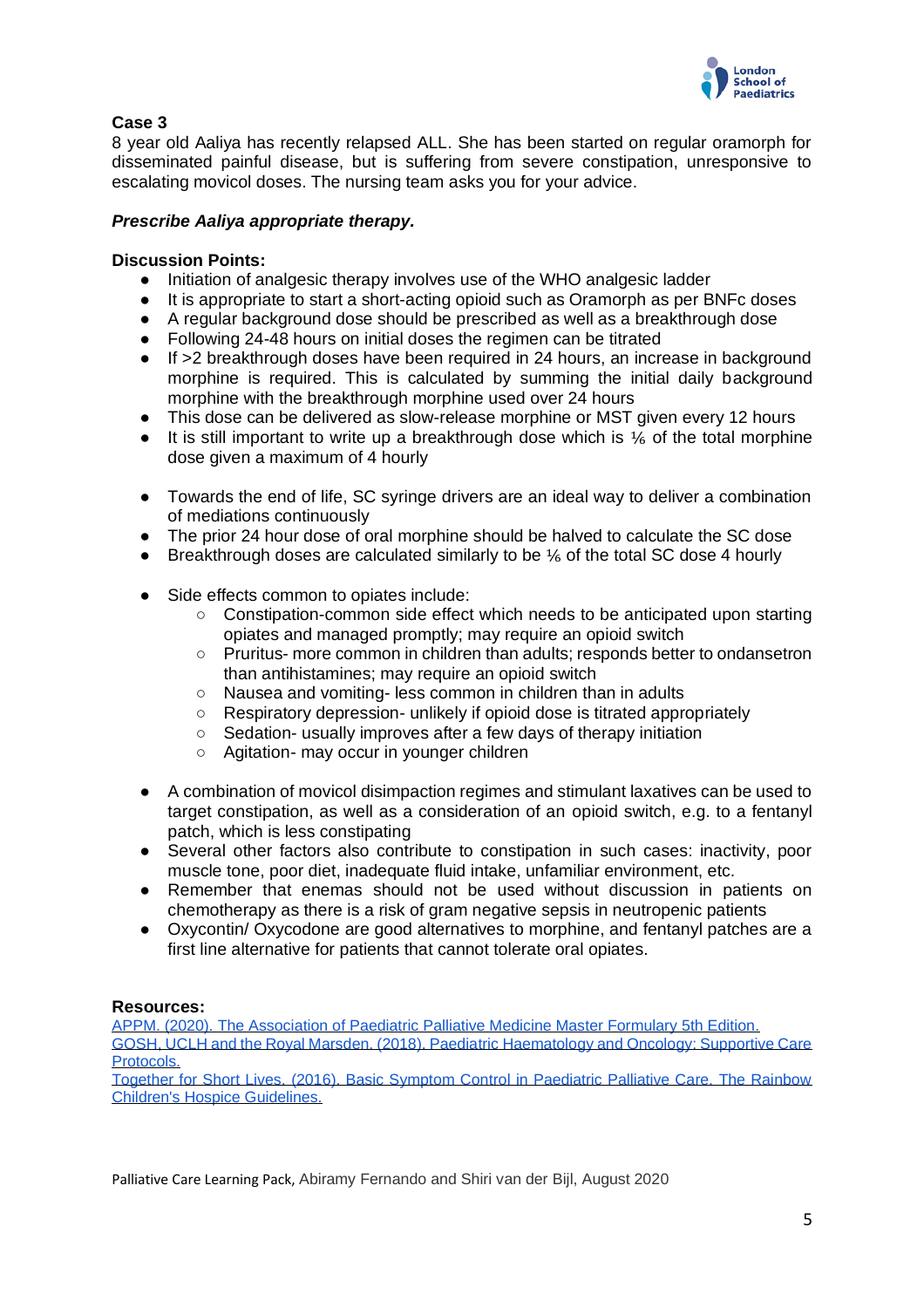

## **Symptom control in Paediatric Palliative Medicine**

## **Activity: E-learning Module**

## **Objectives:**

- 1. An understanding of common PPM symptoms other than pain
- 2. To include respiratory, gastro-intestinal, constitutional, neurological, psychological, dermatological and haematological symptoms
- 3. How to manage common symptoms, and practice safe prescribing

## **E-learning Module (45 minutes)**

In small groups or individually:

- Register at [International Children's Palliative Care Network: elearning](https://www.elearnicpcn.org/login/index.php)
- Work through the module: Symptoms other than Pain in Paediatric Palliative Care

#### **Resources:**

Discuss any unexpected answers and review relevant guidelines and useful aides:

- APPM. (2020). The Association of Paediatric Palliative Medicine Master Formulary 5th Edition.
- Together for Short Lives. (2016). Basic Symptom Control in Paediatric Palliative Care. The [Rainbow Children's Hospice Guidelines.](https://www.togetherforshortlives.org.uk/resource/basic-symptom-control-paediatric-palliative-care/)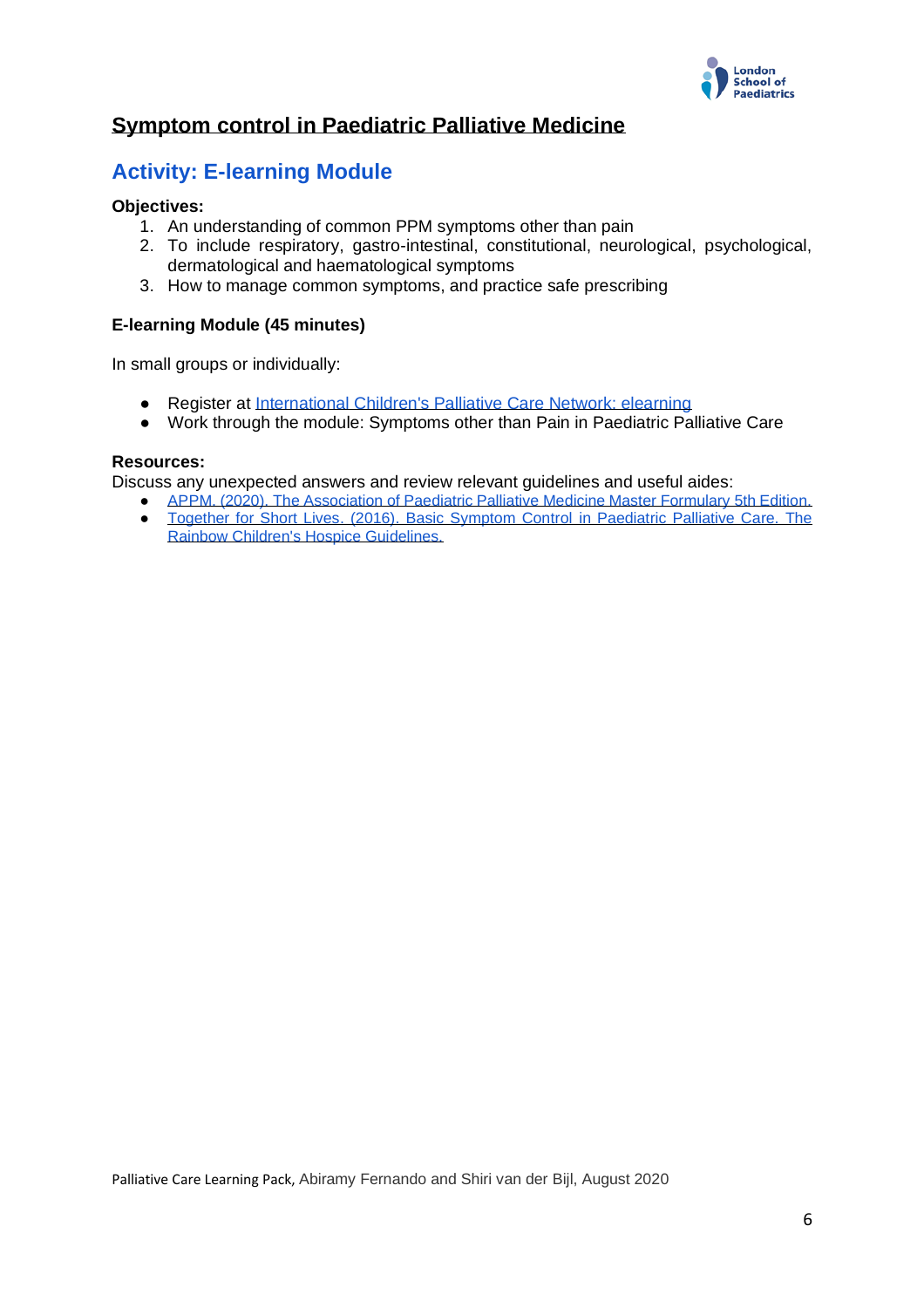

## **Breaking bad news**

## **Activity: Communication Scenarios**

## **Objectives:**

- 1. Understand the challenges involved in breaking bad news to families
- 2. Demonstrate an ability to initiate conversations about Advanced Care Plans (ACP)
- 3. Deal with the emotional difficulties of such a conversation

#### **Role Play Activity (30-60 minutes)**

#### **Case 1**

Jack is a 6 year old boy who has presented to A&E with new onset bruising. On further exploration he has had a 2 week history of lethargy and weight loss. On examination he is pale with widespread petechiae and bruising, he also has hepatosplenomegaly. Jack's initial full blood count demonstrates pancytopenia and an urgent blood film confirms the presence of blasts.

#### **Candidate Instructions:**

- You are the Paediatric SHO/ Registrar Oncall during Jack's presentation
- Talk to Jack's parents about the results of the blood film and his likely diagnosis
- You have 10 minutes for the scenario

#### **Parent Instructions:**

- You have been concerned about Jack's new bruises and tiredness
- You believe he may have an infection or something easily treatable
- Jack is a previously well boy with no past medical history
- You are unprepared for a potential diagnosis of malignancy
- Your father-in-law has recently passed away from pancreatic cancer
- You become very emotional at the mention of cancer/ malignancy
- You want to know the next steps for Jack in terms of investigations and treatment
- You do not want to tell Jack anything about the possible diagnosis

## **Facilitator Instructions:**

Assess

- Appropriate introduction and structured conversation
- Exploration of parental ideas, concerns and expectations
- An accurate and jargon-free explanation of pancytopenia and blasts
- Explicit communication of the likely diagnosis of cancer/ leukaemia
- An understanding of the next steps, including transfer to tertiary services, bone marrow biopsy and likely initiation of chemotherapy in a specialist centre
- Checks parental understanding and summarises conversation

#### Feedback

- Provide a structured debrief for the group
- Enable trainee to self-reflect on performance
- Encourage the group to recall similar experiences for collective reflection
- Generate shared learning points for the group
- Use the [RCPCH MRCPCH Clinical Anchor Statements](https://www.rcpch.ac.uk/sites/default/files/2020-05/anchor_statement_by_station_type_updated_jc_27_mar_2020_0.pdf)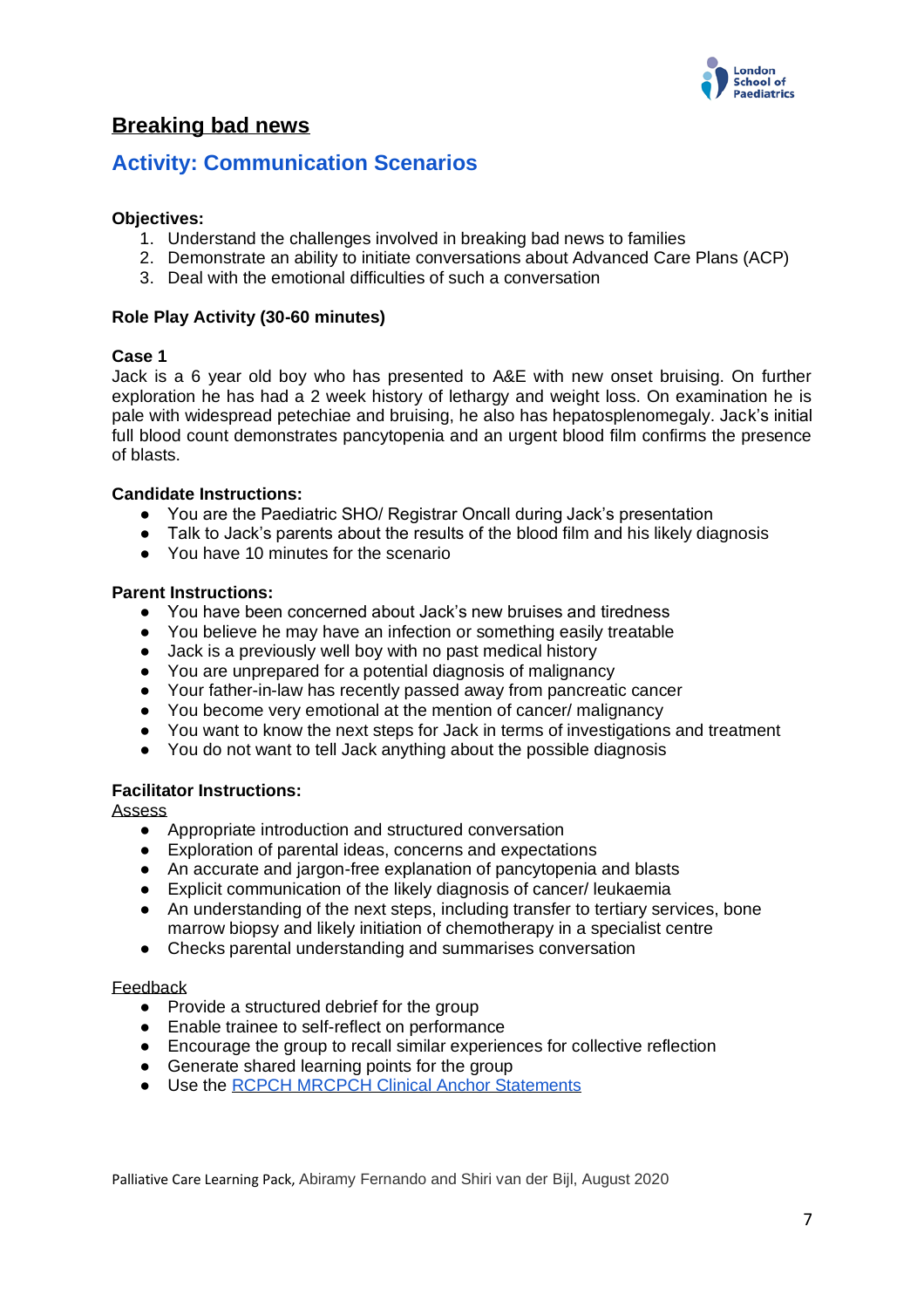

## **Case 2**

Lila is 14 years old with spastic cerebral palsy, secondary to birth asphyxia. She has global developmental delay, is exclusively PEG-fed, suffers from epilepsy and requires full-time care. In the last six months Lila has had four hospital admissions with respiratory infections, two of which have required stays in intensive care. Following step-down from a recent PICU admission, a meeting has been arranged to discuss Lila's ongoing care.

## **Candidate Instructions:**

- You are the Paediatric Consultant/Senior Registrar attending
- Talk to Lila's parents about her current clinical situation and ongoing care plans
- Initiate a discussion about Advanced Care Plans (ACP)
- You have 10 minutes for the scenario

## **Parent Instructions:**

- Lila is your only child, and you have dedicated your life to caring for her
- You want her to have the best quality of life possible, but are concerned with the frequency with which she has been admitted to hospital this winter
- You do not think Lila can cope with another PICU admission
- When ACP is mentioned, you are unsure what this means, but are open to a discussion- you would like more community support including hospice care
- If DNACPR is mentioned you become upset and say you are not ready
- You request another meeting in a few weeks including your community paediatrician who knows Lila well

## **Facilitator Instructions:**

Assess

- Appropriate introduction and structured conversation
- Exploration of parental thoughts regarding an ACP
- Consideration of the use of palliative care teams and hospice support
- Discussion of resuscitation and emergency treatment plans if appropriate
- Evidence of empathy and compassion throughout conversation
- Summaries conversation and provides a clear follow-up plan

## **Discussion Points:**

- Good palliative care involves parallel planning
- Find out what the parents feel and want- establish where they are in their journey
- Encourage involvement of the child, and ensure all key MDT members are present
- Remember- planning is a process, consisting of several conversations
- An ACP can empower families to voice their wishes, provide control in emergency situations and help achieve a 'good' death
- Review the below resources as a group and consider the further points which would need to be discussed in completing an ACP for appropriate patients

## **Resources:**

[National Institute for Health and Clinical Excellence. \(2016\). End of life care for infants, children and](https://www.nice.org.uk/guidance/ng61)  [young people with life-limiting conditions: planning and management.](https://www.nice.org.uk/guidance/ng61) NICE Guideline 61 [Together for Short Lives \(2018\). Family Factsheets: Care Planning in Advance](https://www.togetherforshortlives.org.uk/wp-content/uploads/2018/01/FamRes-Care-Planning-in-Advance-Factsheet.pdf) [Mack JW, Feudtner C, Hinds PS. \(2012\). Communication and Decision Support for Children with](https://ascopubs.org/doi/10.14694/EdBook_AM.2012.32.164?url_ver=Z39.88-2003&rfr_id=ori:rid:crossref.org&rfr_dat=cr_pub%20%200pubmed)  [Advanced Cancer and Their Families.](https://ascopubs.org/doi/10.14694/EdBook_AM.2012.32.164?url_ver=Z39.88-2003&rfr_id=ori:rid:crossref.org&rfr_dat=cr_pub%20%200pubmed) *[American Society of Clinical Oncology Education Book](https://ascopubs.org/doi/10.14694/EdBook_AM.2012.32.164?url_ver=Z39.88-2003&rfr_id=ori:rid:crossref.org&rfr_dat=cr_pub%20%200pubmed)*[. 32:637-](https://ascopubs.org/doi/10.14694/EdBook_AM.2012.32.164?url_ver=Z39.88-2003&rfr_id=ori:rid:crossref.org&rfr_dat=cr_pub%20%200pubmed) [42](https://ascopubs.org/doi/10.14694/EdBook_AM.2012.32.164?url_ver=Z39.88-2003&rfr_id=ori:rid:crossref.org&rfr_dat=cr_pub%20%200pubmed)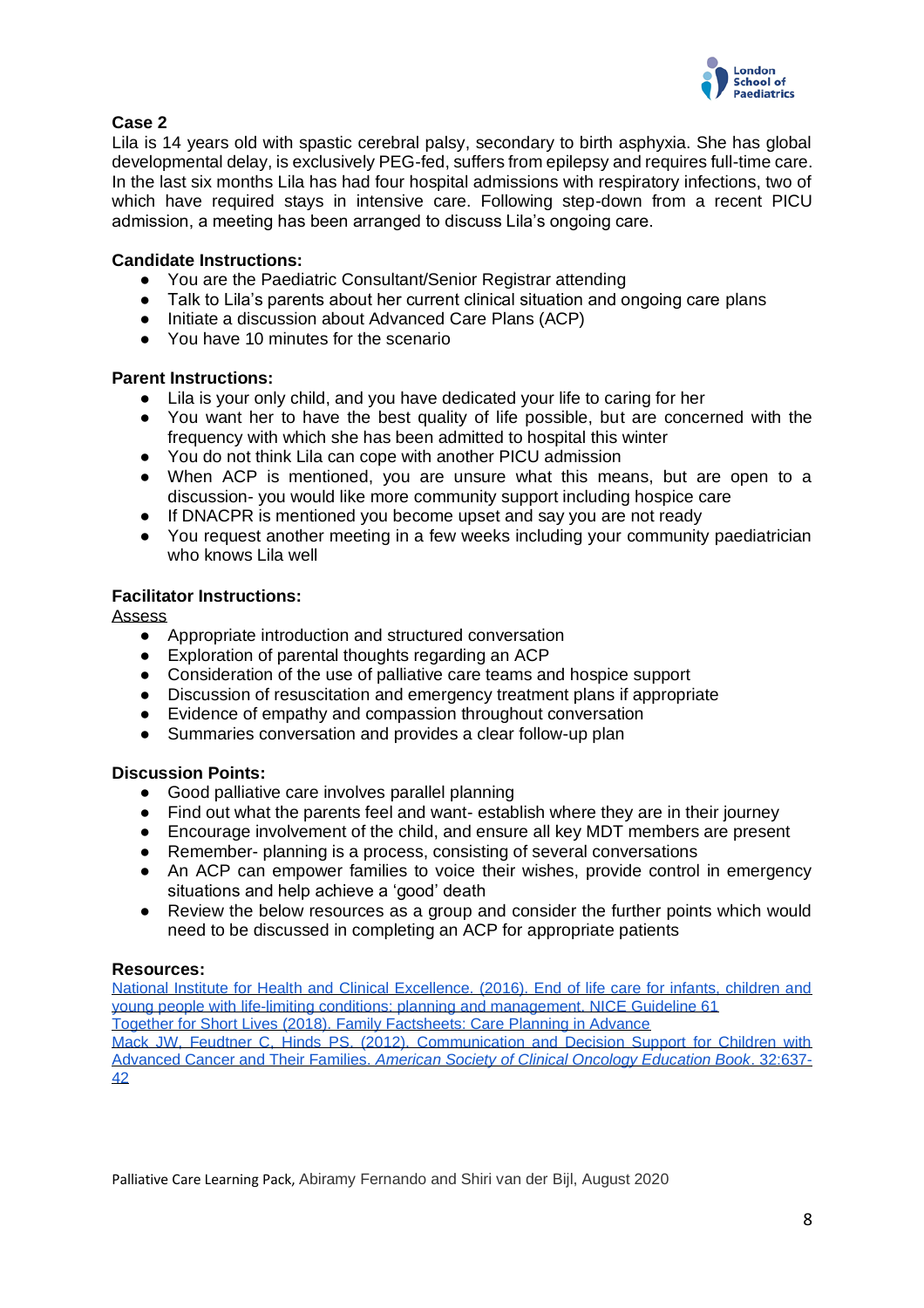

## **Advanced Care Planning**

## **Activity: Part Task- Complete an Advance Care Plan (ACP)**

## **Objectives:**

- 1. Become familiar with ACP paperwork
- 2. Understand the types of information which are relevant for an ACP
- 3. Recognise some of the challenges professionals face in completing ACPs

## **Facilitator Instructions:**

- Print a copy of an ACP from the Children and Young Person's Advance Care Plan Collaborative: [Children and Young Person's Advance Care Plan Collaborative. Child](http://cypacp.uk/wp-content/uploads/2020/03/CYPACP-Respect-form-v4.pdf)  [and Young Person's Advance Care Plan ReSPECT Compatible](http://cypacp.uk/wp-content/uploads/2020/03/CYPACP-Respect-form-v4.pdf)
- Encourage participants to work in pairs to complete the ACP either with reference to the care of Lila above, or with a particular local patient in mind, with anonymised information
- Review completed ACPs together as a group, and discuss challenging aspects

## **Participant Instructions:**

- Complete an ACP with a particular patient in mind using anonymised information
- Utilise the below resource to assist in the process: Child and Young Person's Advance [Care Plan Collaborative. Guide to using the Child and Young Person's Advance Care](http://cypacp.uk/wp-content/uploads/2017/01/CYPACP-guide-Final-v1.-6.pdf)  [Plan \(CYPACP\)](http://cypacp.uk/wp-content/uploads/2017/01/CYPACP-guide-Final-v1.-6.pdf)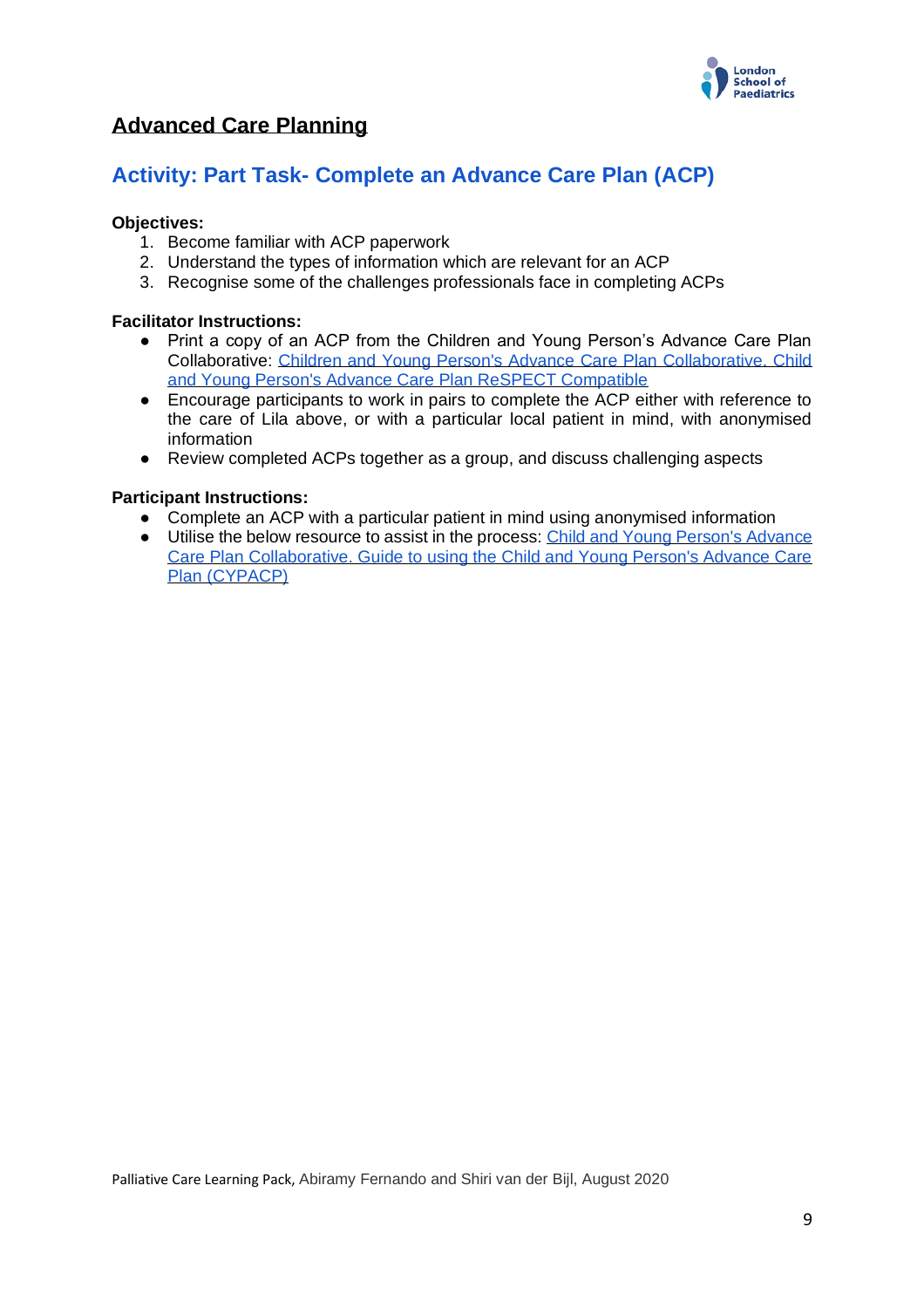

## **The benefits of Paediatric Palliative Medicine (PPM)**

## **Activity: Journal Club**

## **Objectives:**

- 4. Develop an understanding of the benefits of a specialised paediatric palliative care (SPCC) service and its current provision in the UK
- 5. Reflect on how SPCC could be further developed in the UK
- 6. Critically appraise a paper and discuss concepts of evidence based medicine

## **Local Journal Club (45 minutes)**

#### **Instructions:**

- Discuss the following article: Mitchell S, Morris A, Bennett K, Saiiid L, Dale J (2017). [Specialist paediatric palliative care services: what are the benefits?](https://adc.bmj.com/content/102/10/923) *[Archives of](https://adc.bmj.com/content/102/10/923)  [Disease in Childhood](https://adc.bmj.com/content/102/10/923)*[. 102: 923-929](https://adc.bmj.com/content/102/10/923)
- Nominate a trainee to lead the discussion and a consultant to facilitate
- All participants to read the article prior to the session
- Critically appraise the quality of the systematic review using the Critical Appraisal Skills [Programme \(CASP\). Systematic Review Checklist](https://casp-uk.net/wp-content/uploads/2018/01/CASP-Systematic-Review-Checklist_2018.pdf)
- Discuss the clinical implications of the paper
- Consider the requirements for developing a SPCC service using the following guide [World Health Organisation \(2018\). Integrating palliative care and symptom relief into](https://apps.who.int/iris/bitstream/handle/10665/274561/9789241514453-eng.pdf?sequence=1&isAllowed=y)  [paediatrics. A WHO guide for health care planners, implementers and managers.](https://apps.who.int/iris/bitstream/handle/10665/274561/9789241514453-eng.pdf?sequence=1&isAllowed=y)

## **Further Discussion:**

- Read the following paper: Weaver MS, Heinze KE, Kelly KP, Wiener L, Casey RL, [Bell CJ, Wolfe J, Garen AM, Watson A, Hinds PS. \(2015\). Palliative Care as a Standard](https://www.ncbi.nlm.nih.gov/pmc/articles/PMC5198905/)  [of Care in Paediatric Oncology.](https://www.ncbi.nlm.nih.gov/pmc/articles/PMC5198905/) *[Paediatric Blood Cancer](https://www.ncbi.nlm.nih.gov/pmc/articles/PMC5198905/)*[. 62\(5\): S829-S833](https://www.ncbi.nlm.nih.gov/pmc/articles/PMC5198905/)
- Reflect on the specific benefits of palliative care within oncological services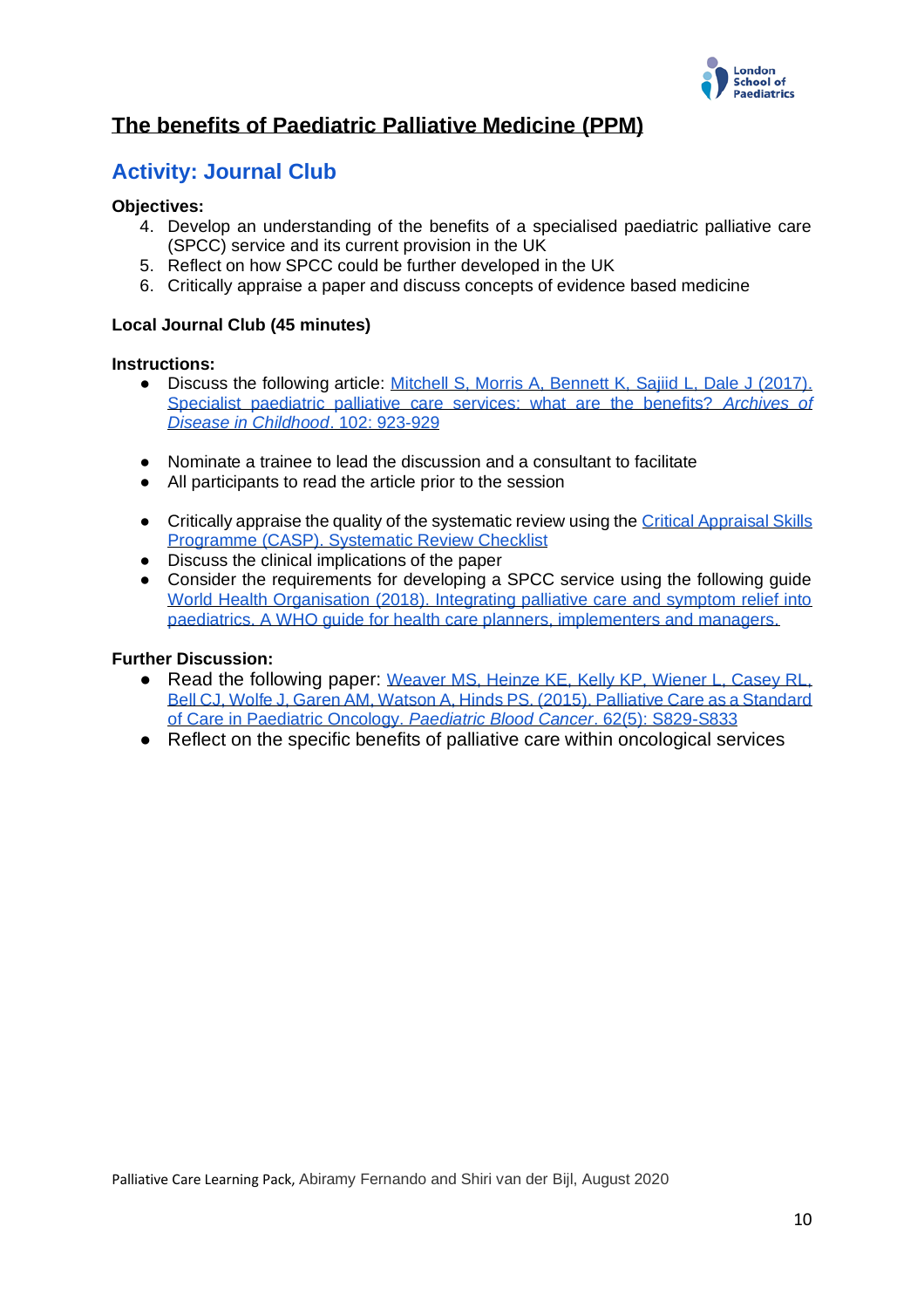

## **Talking to children about death**

## **Activity: Group Discussion and Communication Scenario**

## **Objectives:**

- 1. Understand children's developmental understanding of death and dying
- 2. Appreciate techniques for communicating difficult concepts with children
- 3. Manage the process of breaking bad news to a child and discussing death

#### **Group Discussion (30 minutes)**

#### **Facilitator Instructions:**

- Discuss the group's previous experience of communicating to children about dying
- Review the following resources together:
	- [Kuttner L \(2007\). Talking with Families when their Children are Dying. Medical](https://www.karger.com/Article/PDF/104542)  [Principles and Practice. 16:16–20](https://www.karger.com/Article/PDF/104542)
	- [St Clare Hospice. A guide: how to talk to children about death and dying](https://stclarehospice.org.uk/wp-content/uploads/2018/11/HOWTOT1.pdf)
- Consider how to overcome some of the difficulties inherent in these conversations
- Ask if your departmental psychologist could assist with facilitation

#### **Role Play Activity (30 minutes)**

#### **Case**

15 year old Tyler has been receiving treatment for metastatic rhabdomyosarcoma for the last 9 months. His disease is resistant to treatment. His parents have been told his diagnosis is non-curative, and rapidly progressive. Tyler asks to speak to you.

#### **Candidate Instructions:**

- You are the Paediatric Registrar Oncall
- Talk to Tyler about his current clinical condition
- Answer any questions he may have about ongoing care and prognosis
- You have 10 minutes for the scenario

## **Child Instructions:**

- You are aware that treatment is not working, and have heard hushed conversations between your parents and doctors
- Your mother is crying constantly and you know that the news is bad
- If not explicitly told- you ask if you are dying
- You are most afraid of being in pain when you die
- You do not want to be in hospital when you die, but want your parents to have help

#### **Facilitator Instructions:**

Assess

- Appropriate introduction and structured conversation
- Exploration of what the child already knows, and wants to know about the illness
- Is encouraging and supportive, provides appropriate but not false reassurance
- Addresses the child's concerns appropriately
- Summaries conversation and provides a mechanism for further conversation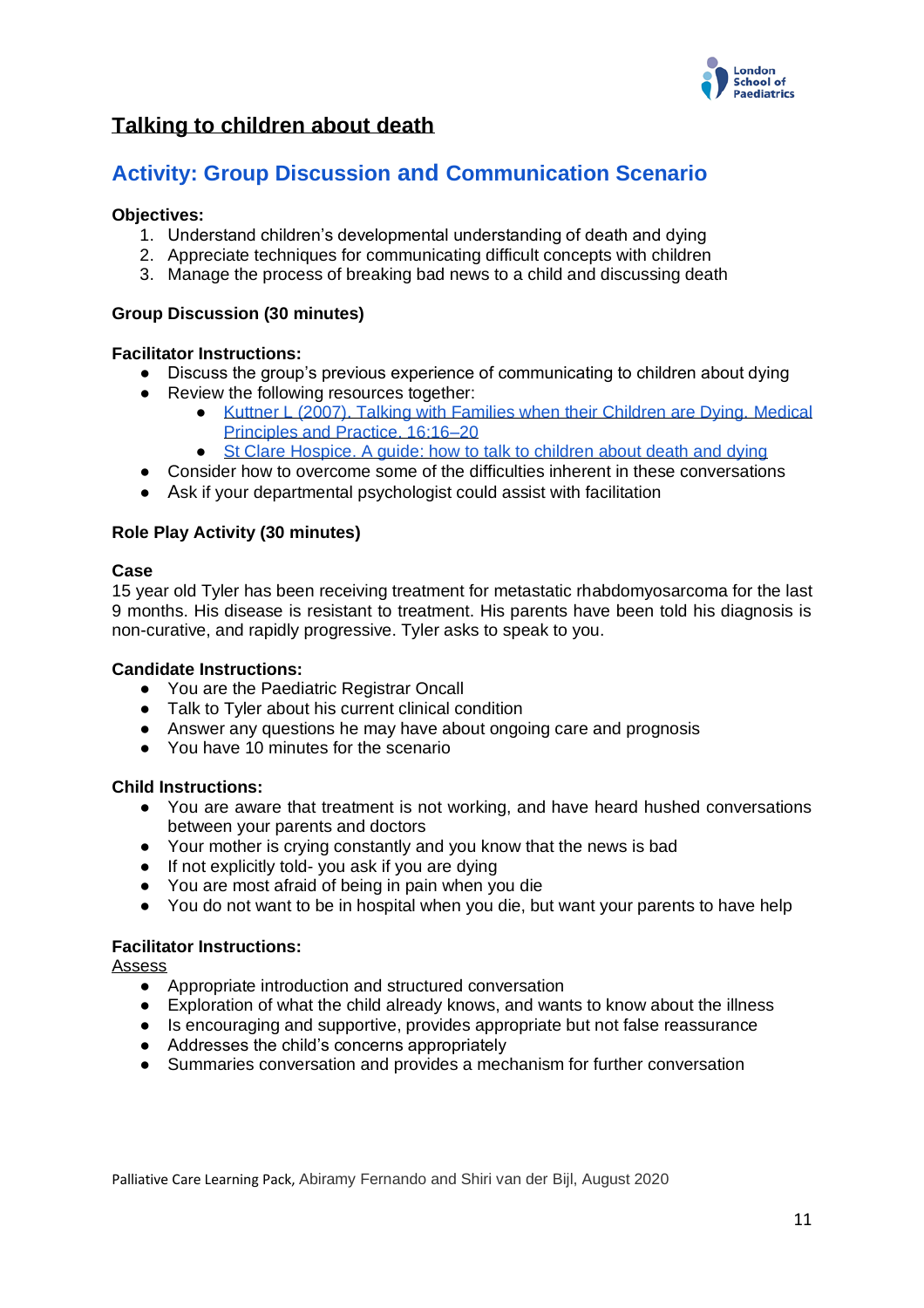

## **Discussion Points:**

- Communicating concepts of illness, death and dying to children can be incredibly challenging, but is an essential part of good palliative care
- It is important to first establish a basic relationship with the child, following this conversations can be tailored to the age and understanding of the child
- Babies and toddlers (0-3 years) while not understanding death, do feel loss and separation, and may reveal this in disrupted eating or sleeping patterns.
- Young children < 6 years understand something about death but cannot imagine forever. Reality and fantasy can be blurred, and emotions transient. It may be useful to evoke play to aid conversation (drawing, drama, stories led by the child).
- Children > 6 years have often begun to develop an adult understanding of death, acknowledging its permanence and inevitability; they may be fearful and curious.
- Adolescents have a similar understanding to adults and deserve to have a similar level of conversation about their own mortality and the process of dying.